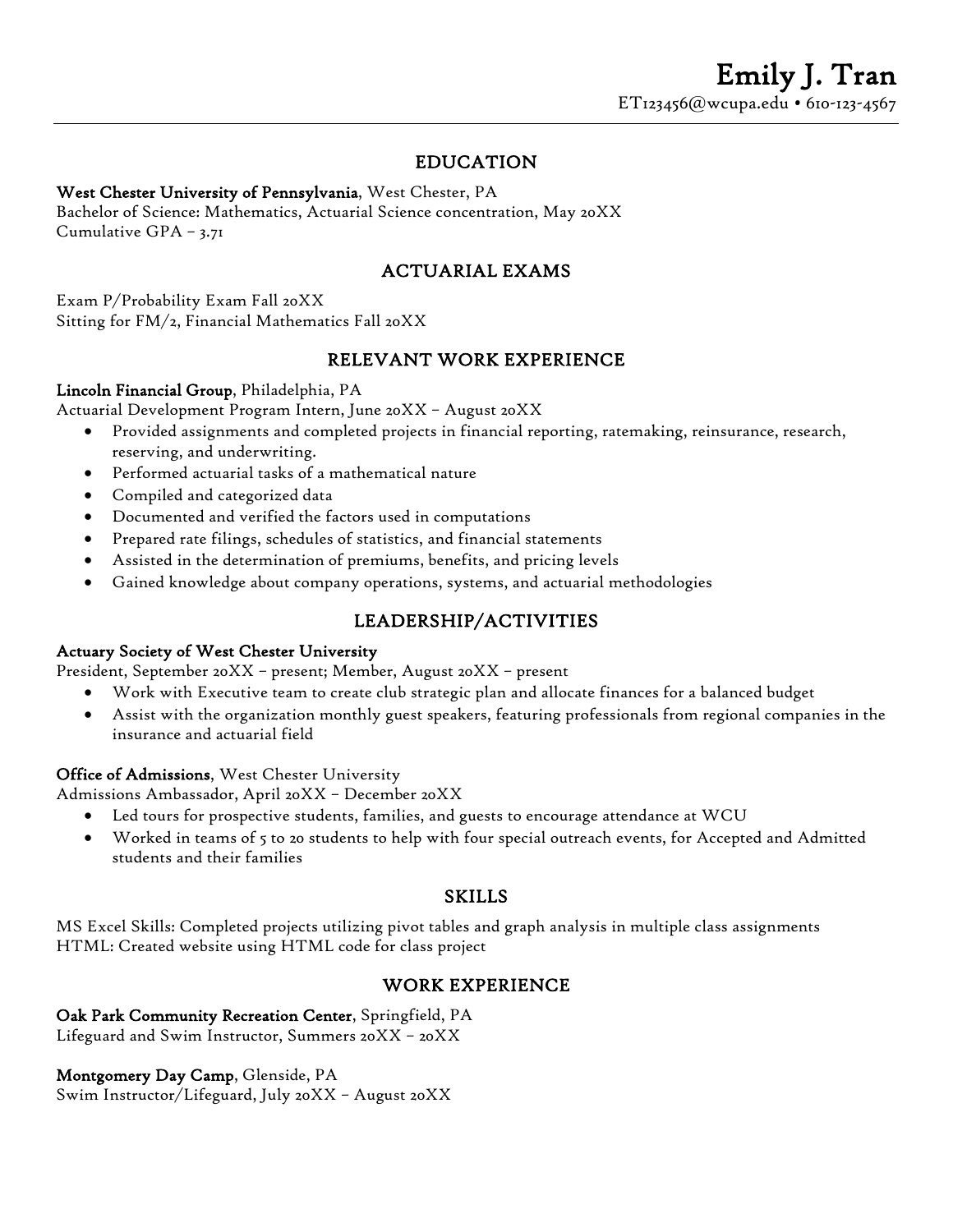#### **Specialist: Geography & Geographical Information Systems**

*Talented new professional with leading-edge degree and hands-on experience with technology, data management, and data analysis. Working knowledge of specialized GIS concepts. Proven ability to collaborate as team member, lead diverse groups, and advance mission through individual contributions. Speaks basic Spanish.*

#### **Education**

**Bachelor of Arts in Geography: Geographic Information Systems December 20XX** West Chester University, West Chester, PA

• 3.5 GPA

#### **Relevant Course Work**

Introduction to Maps and Remote Sensing, Population Geography, Geographical Analysis, Intro to Geographic Information Systems, Computer Cartography, Geographic Information Systems Application, Urban Geography

#### **Technologies**

Geographical Information Systems (GIS) Technologies: ArcInfo (ArcGIS, ArcMap, ArcView) ESRI, GeoMedia, MapInfo, Microsoft Office, Adobe Creative Suite

#### **Professional and Work Experience**

#### **Belayer/Instructor Philadelphia Rock Gyms, Oaks, PA January 20XX - Present**

- Assist customers with indoor climbing experience in over 7,000 square feet facility
- Provide one on one instruction and belaying assistance to rock climbing customers
- Follow strict safety guidelines for the wellbeing of customers and staff
- Manage group events such as birthday parties and corporate events
- Ensure customer satisfaction and excellent climbing experience for all climbing abilities

#### **Intern Geosyntec Consultants, Blue Bell, PA January - May 20XX**

- Prepared maps and figures with ArcMap
- Managed Geodatabase
- Georeferenced legacy figures and maps
- Created tables for figures using Microsoft Excel
- Provided data analysis and management

#### **Activities**

#### **Member Geography Club, West Chester University March 20XX - Present**

• Participate in club activities such as hikes, camping trips, field trips, and lectures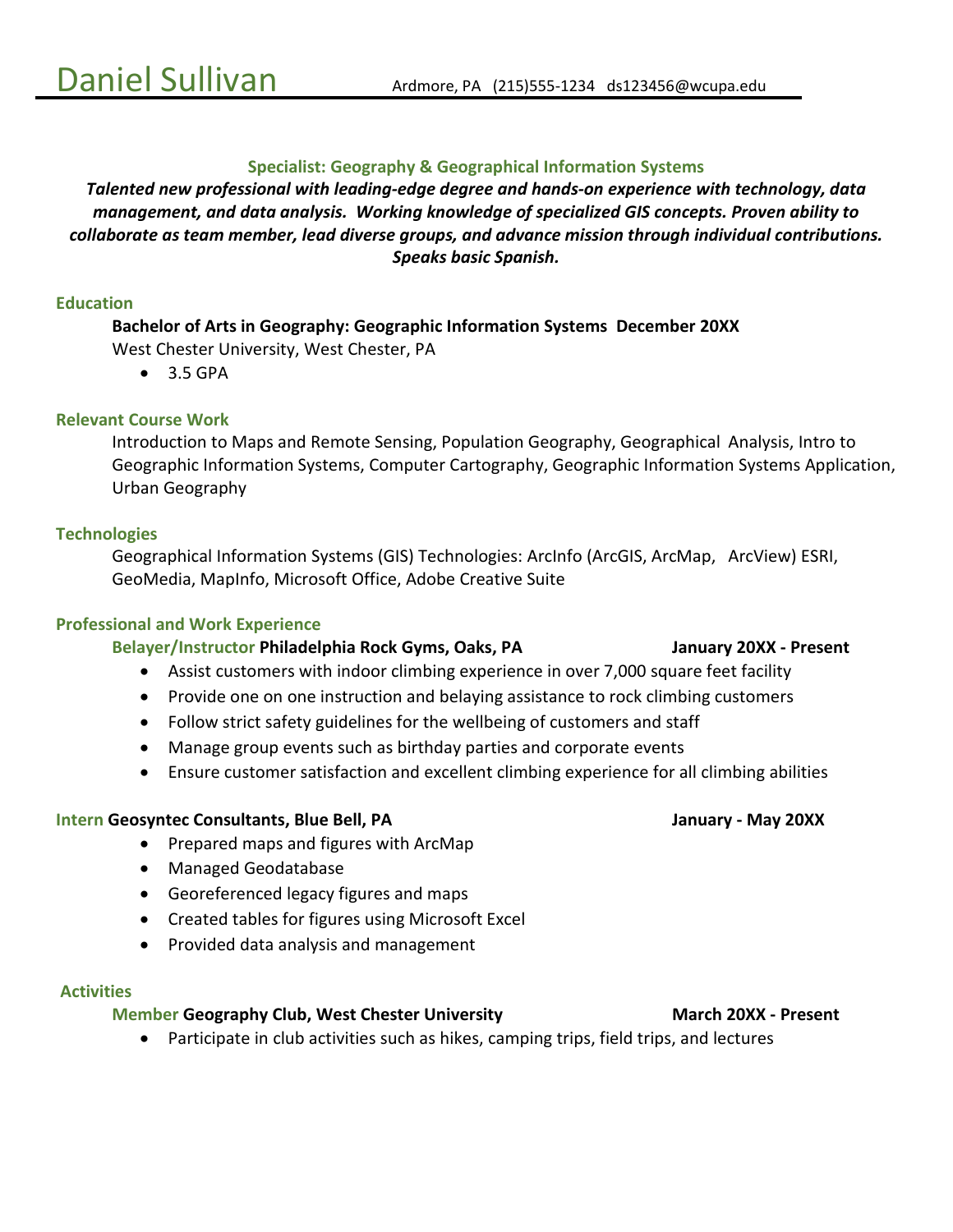# **Francisco J. Rodriguez**

**Permanent Address** fr123456@wcupa.edu **|** (550) 555-1234 **Current Address**

61 Chemical lane 292 Harmony Drive Showdown, PA 19788 Many 19722

#### **SUMMARY**

\_\_\_\_\_\_\_\_\_\_\_\_\_\_\_\_\_\_\_\_\_\_\_\_\_\_\_\_\_\_\_\_\_\_\_\_\_\_\_\_\_\_\_\_\_\_\_\_\_\_\_\_\_\_\_\_\_\_\_\_\_\_\_\_\_\_\_\_\_\_\_\_\_\_\_\_\_\_\_\_\_\_\_\_\_\_\_\_\_\_\_\_\_\_\_\_

Dedicated, self-motivated employee with an acute attention to detail and analytical mindset looking to apply education and experience in the fields of biology and chemistry.

#### **RELATED WORK EXPERIENCE**

Scientist I - Scientific Diagnostics Incorporated, Wilmington, DE May 20XX – present

- Assist with product design transfer with various departments.
- Communicate results both verbally and in writing with peers and supervisors.
- Antibody purification via affinity chromatography.
- Develop and validate quantitative assays for compounds extracted from biological matrices.
- Prepare media and reagents for laboratory use. Maintain reagent and supply inventory. Materials ordering and receipt.
- Collect, calculate, and analyze data for biological sample analysis.
- Review lot record data for internal consistency and ensure the proper maintenance of operation records.
- Write and revise company SOPs in accordance with GMP regulations. Maintain accurate and current documentation.

#### **RESEARCH EXPERIENCE**

**Microbial Genetics Research**, Dr. Xin Fan - West Chester University January – May 20XX

• Worked on the transfer of LacZ operon from *E. coli* into *H. influenzae* by using various DNA tests and techniques.

#### **EDUCATION**

West Chester University, West Chester, PA May 20XX

#### **B.S. in Biology, Minor: Chemistry**

- GPA 3.37
- Course Highlights: Immunology, Microbial Genetics, Analytical Chemistry, Histology

#### **LABORATORY TECHNIQUES & SKILLS**

- Chromatography, cGMP (good manufacturing practices), writing and revising SOPS
- Aseptic techniques, ELISA, radial immuno-diffraction, delipidations, diafiltration, HPLC, protein purification
- Spectroscopy, distillation, filtration, microbiology techniques
- Recombination, cloning, dissections, light microscopy, homogenizations, cell fractionization, plating and culturing
- PCR, Western Blotting, gel electrophoresis, transformation, and titration
- Analytical Skills, Detail oriented, Microsoft Office (Word, Excel, PowerPoint, Outlook)

#### **ACTIVITIES AND HONORS**

Member of National Scholar Honor Society

Pi Kappa, National Greek Fraternity

• P.U.S.H. America Leader (Philanthropy Director)

#### **EMPLOYMENT**

Waiter - Longhorn Steakhouse, Exton, PA September 20XX – Present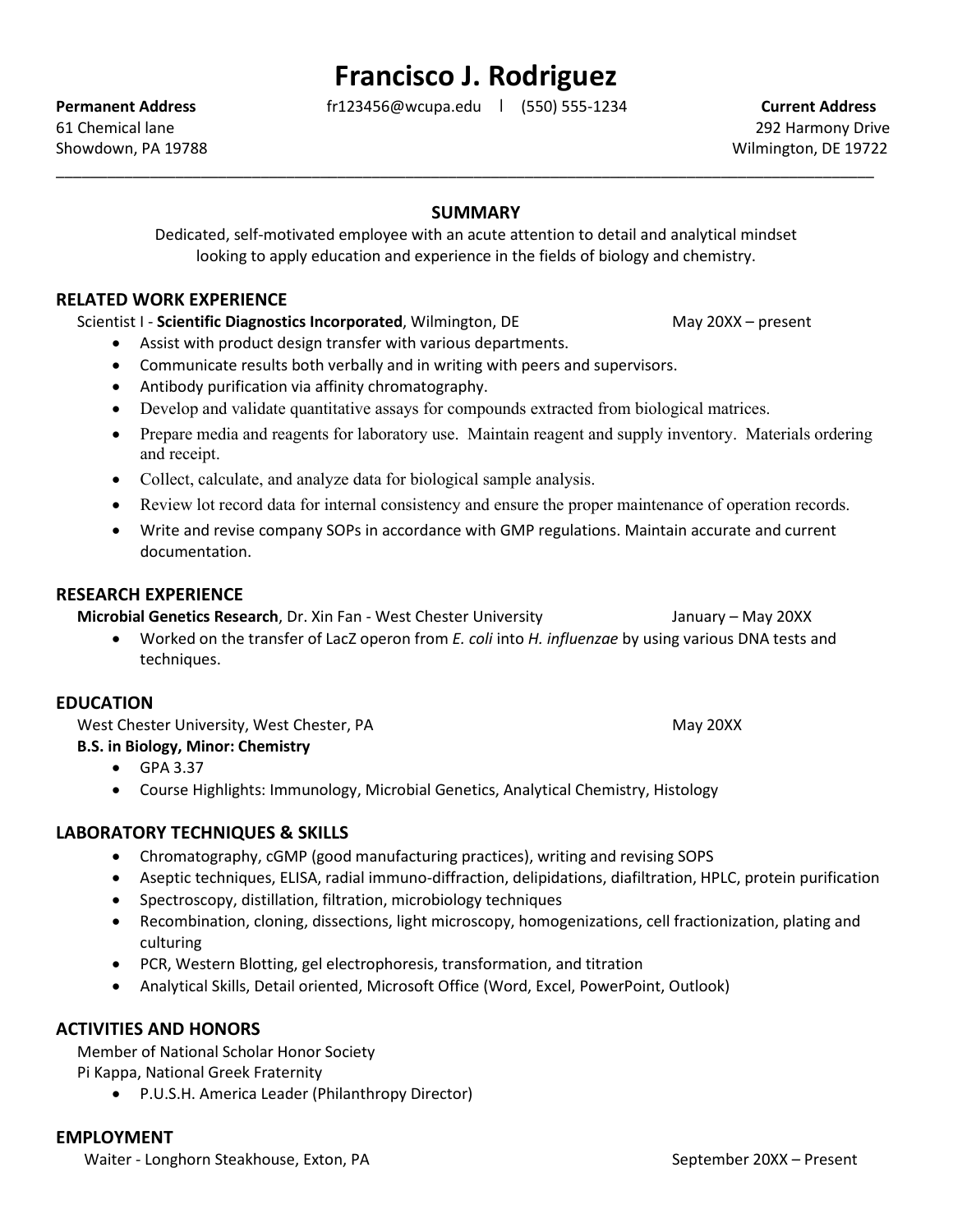# **PATRICK SMITH**

ps123456@wcupa.edu - 610.555.5555 987 Ram Way Philadelphia, PA 19146

#### **EDUCATION**

## **West Chester University of Pennsylvania** West Chester, PA

**Bachelor of Science in Pharmaceutical Product Development** May 20XX

GPA 3.67; Dean's List (6 semesters)

#### **Relevant Coursework**

 Genetics, Recombinant DNA, Biomedical Ethics, Pharmacology, Cell Physiology, Human Physiology, Drug Design I & II

#### **RELATED EXPERIENCE**

#### **GlaxoSmithKline** Collegeville, PA

#### **Summer Talent Identification Program** May 20XX-August 20XX

- Gained exposure to various departments including Biopharmaceutical Technologies, Quality Assurance, and Production
- Assisted with purification operations such as chromatography or ultrafiltration
- Researched biopharmaceutical processes and prepared reports
- Reviewed client information and entered data for increased production and satisfaction

| WCU Summer Undergraduate Research Institute                                                                      | West Chester University |
|------------------------------------------------------------------------------------------------------------------|-------------------------|
| <b>Research Fellow</b>                                                                                           | May 20XX-June 20XX      |
| • Selected from a highly competitive pool of applicants to complete research on cancer epidemiology and genetics |                         |

# **INVOLVEMENTS AND PROFESSIONAL DEVELOPMENT**

| <b>Pharmaceutical Product Development Club</b><br>Secretary                                                                                                                                                                                                                                                                                                                               | West Chester University<br>August 20XX-Present    |
|-------------------------------------------------------------------------------------------------------------------------------------------------------------------------------------------------------------------------------------------------------------------------------------------------------------------------------------------------------------------------------------------|---------------------------------------------------|
| Write and send weekly emails to inform members of upcoming events<br>Record meeting minutes and share information with members and advisor<br>Member<br>Attend weekly meetings to discuss current trends in the pharmaceutical industry<br>Coordinate and participate in monthly visits to pharmaceutical organizations<br>Organize guest speakers to share career advice and information | January 20XX-Present                              |
| Life Sciences Future, PABio<br>Attendee<br>Attended regional conference for life sciences community of the mid-Atlantic region                                                                                                                                                                                                                                                            | Philadelphia, PA<br>October 20XX                  |
| <b>Colleges Against Cancer</b><br>Member<br>Participate in weekly meetings to engage in discussions around cancer advocacy<br>Plan and attend an annual Relay For Life event on campus                                                                                                                                                                                                    | West Chester University<br>September 20XX-Present |
| ADDITIONAL EXPERIENCE                                                                                                                                                                                                                                                                                                                                                                     |                                                   |

#### **Weis Markets** West Chester, PA **Cashier** June 20XX-Mar 20XX

- **Provided excellent service in a fast-paced environment to ensure customer satisfaction**
- Trained new employees on register and product placement

#### **SKILLS**

- Proficiency with SAS, FrontPage, ACT, and Microsoft Office
- **Intermediate proficiency with Spanish language**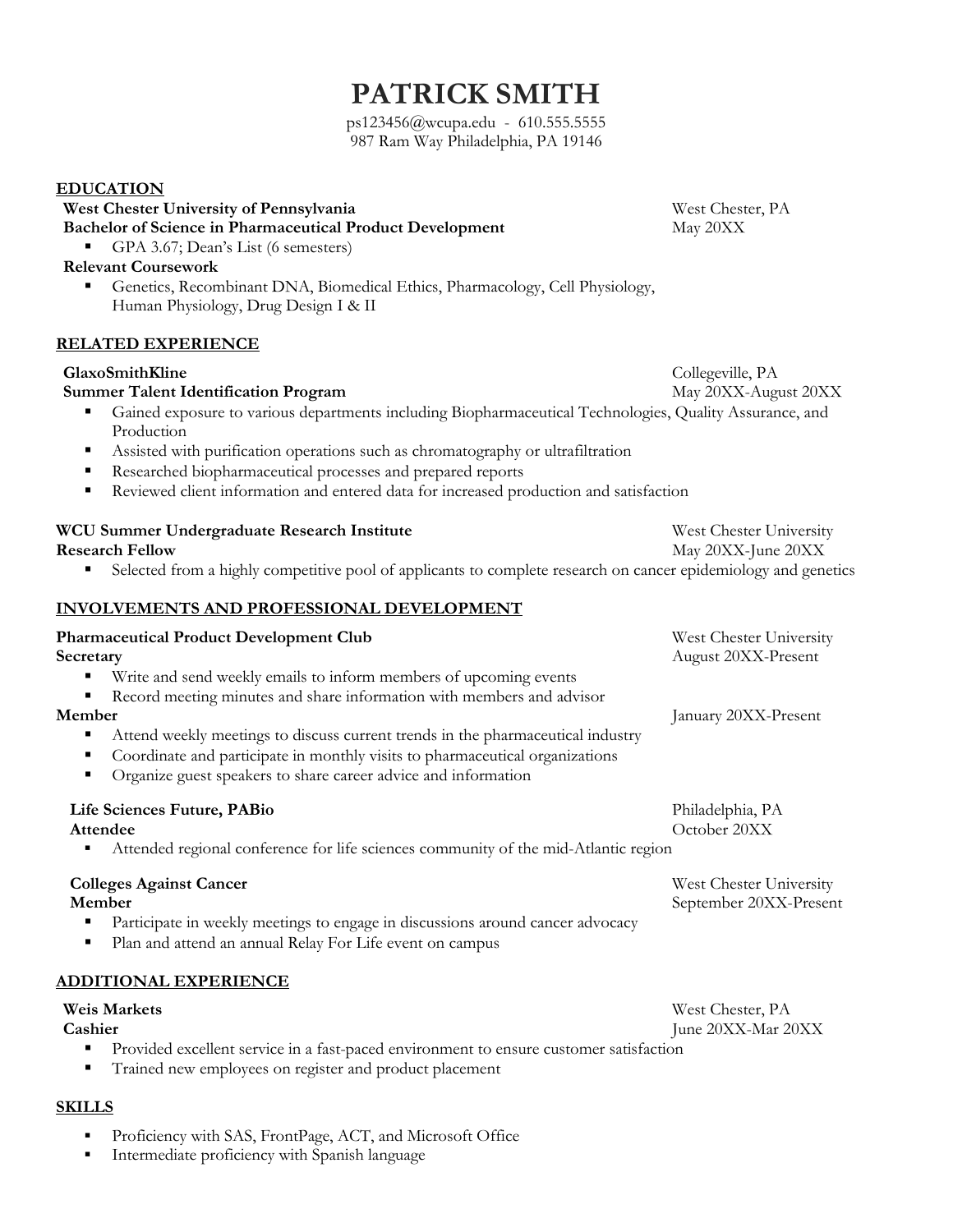# **Ijeoma Simmons**

234 Apple Street | Exton, PA | (555) 666-7877 | ibsimmons@gmail.com | github.com/isimmons

# **Education**

## **West Chester University of Pennsylvania**, West Chester, PA

*Bachelor of Science in Computer Science* | *May 20XX*

*Certificate: Computer Security Certificate*

• GPA: 3.8

# **Skills Summary**

- Experienced in ISP and help desk support
- Proficient in Java and SQL
- Knowledge of UNIX operating system Solaris, Linux, DNS, DHCP and security protocols
- Excellent communication skills with an ability to solve problems quickly and efficiently

# **Internship Experience**

*Information Security Intern* | May 20XX – August 20XX

Corporate Information Services Penn Medicine | Philadelphia, PA

- Resolved security issues reported by end user and rectified an issues or complaints
- Collaborate with a team of security engineers across a larger and complex health system
- Maintain adherence to all HIPAA privacy standards
- Perform vulnerability assessments and generate reports to access risks of devices on the network

# **Related Experience**

*Student Technology Assistant* | September 20XX – present

College of Education Technology Center, WCU | West Chester, PA

- Maintain a wide range of technology including iPads, Smartboards, cameras, and printers
- Assist others in using technology and troubleshooting technology problems; developed associated teaching materials
- Monitor computer labs and technology check out system

# *Mentor* | January 20XX – Present

Women in Aerospace and Technology | West Chester, PA

- Introduce middle and high school students to technology and coding
- Encourage young females to engage in STEM fields through engaging workshop on various topics

# **Additional Professional Experience**

*Freelance Web Development* | January 20XX – present<br>• Designed and developed 12 websites for comp

• Designed and developed 12 websites for companies ranging from pet care to retail